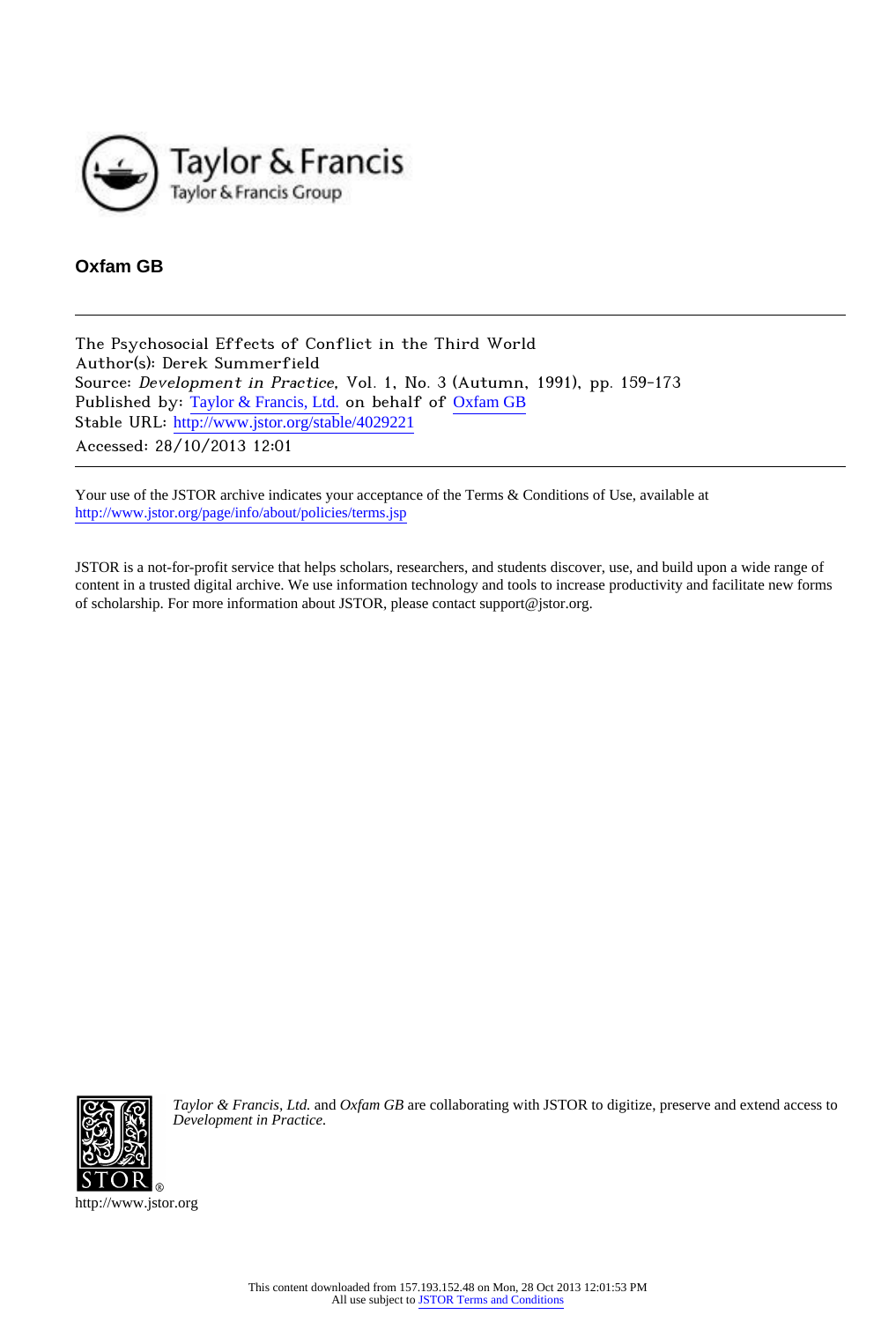# **The psychosocial effects of conflict in the Third World Derek Summerfield**

**In current armed conflicts around the world, over 90 per cent of casualties are civilians. 7Tis article reviews medical and anthropological evidence of the psychosocial effects of extreme experiences such as torture, mutilation, rape, and the violent displacement of communities. The consequences for women and children are considered in particular. The author argues that the social development programmes of non-governmental development organisations should be extended to support social networks and institutions in areas of conflict, and ends by giving guidelines for mental health promoters working in traumatised communities.** 

#### **INTRODUCTION**

**According to the UN Department for Disarmament Affairs, there have been around 150 armed conflicts in the Third World since 1945. Twenty million people have died, and at least three times as many injured. In the 1950s the average number of armed conflicts per year was 9, in the 1960s it was 11, and in the 1970s 14. Africa in particular suffered a dramatic escalation in the 1980s, not just in the number but also in the scale of wars, some augmented by famine. In line with these trends, UNHCR recorded 2.5 million war refugees in 1970, 8.3 million in 1980, and currently about 15 million. If the internally displaced are included, the total doubles. Mortality rates during the acute phase of displacement are up to 60 times the expected rates. Eighty per cent of refugees are in non-industrialised countries, many of them among the poorest in the world. Sixty per cent of refugees in Africa receive no assistance.** 

**According to studies undertaken for the International Symposium of Children and War in 1983, 5 per cent of all casualties in the First World War were civilians; the figure for the Second World War was 50 per cent, and that for the Vietnam war was over 80 per cent. In current armed conflicts over 90 per cent of all casualties are civilians, usually from poor rural families. This is the result of deliberate and systematic violence deployed to terrorise whole populations. For instance, 'low intensity warfare' (so called because it is designed to carry low political risks for its progenitors) has been defined by a Colonel in the US Army Special Forces as 'total war at the grassroots level'. Population, not territory, is the target, and through terror the aim is to penetrate into homes, families, and the entire fabric of grassroots social relations, producing demoralisation and paralysis. To this end terror is sown not just randomly, but also through targeted assaults on health workers, teachers and cooperative leaders, those whose work symbolises shared values and aspirations. Torture, mutilation, and summary execution in front of family members have become routine. Recent events in Mozambique show graphically the staggering extent of personal, social, cultural and economic dislocation which can ensue when conflict is pursued along these lines.**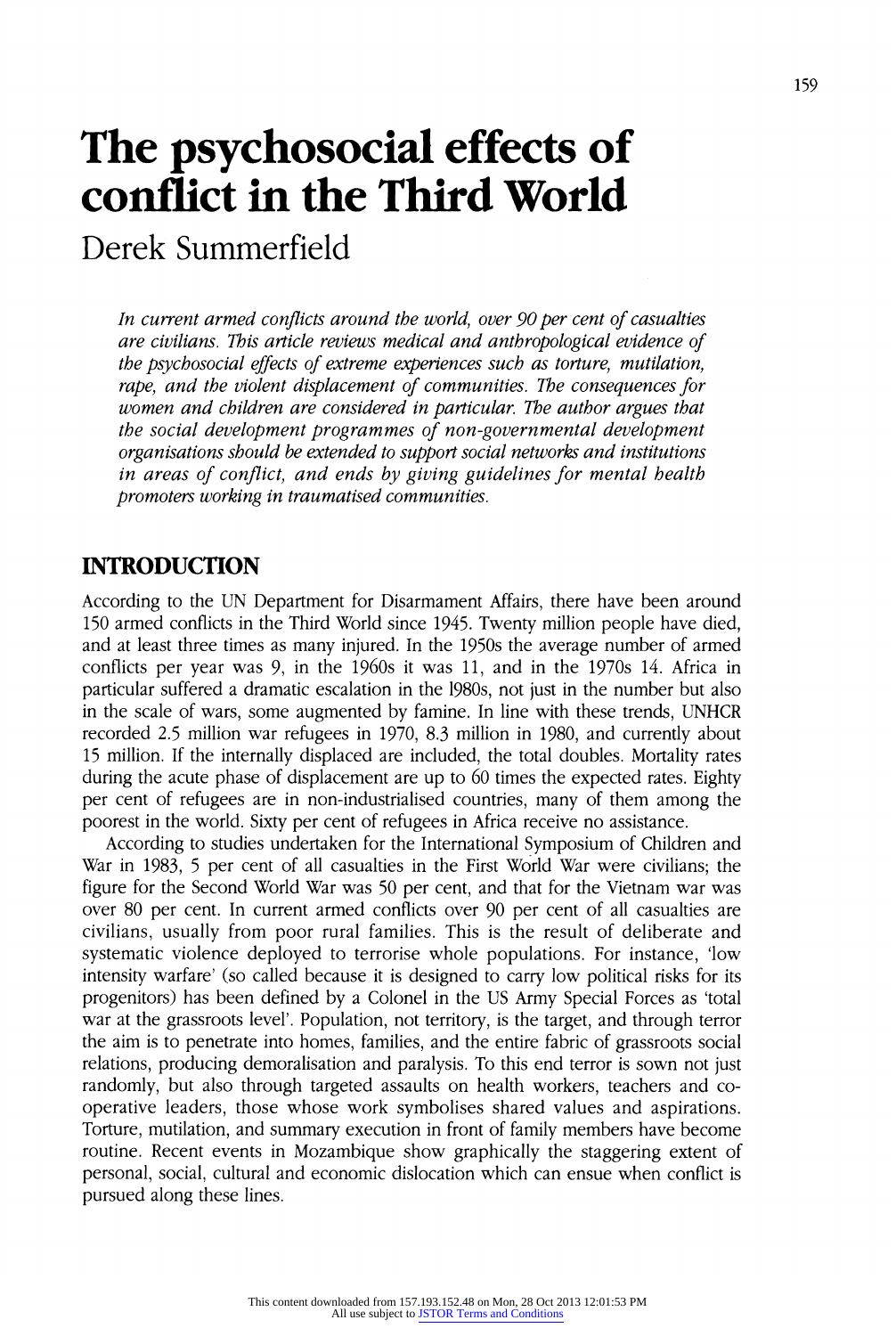### **THE PSYCHOSOCIAL EFFECTS OF EXTREME EXPERIENCES**

**Human reactions to environmental stress have been subject to social and medical enquiry since 1900. It is accepted that individuals in all cultures may react to traumatic life events, usually involving loss, with disturbances of psychological and social functioning. Summarising many studies (though mostly in a Western setting), Paykel (1978) concluded that in the months following a traumatic experience, there was a six-fold greater risk of suicide, a two-fold greater risk of a depressive disorder, and a slightly increased risk of a psychotic illness akin to schizophrenia.** 

**For years it was assumed that the emotional effects of disasters, natural or manmade, were short-lived and minimal. This is clearly untrue. A study conducted seven months after an earthquake in Colombia killed 80 per cent of the inhabitants of the town of Armero showed that 55 per cent of the homeless and 45 per cent of primary care attenders had suffered significant emotional disturbance (Lima 1987). In a study of the effects of the Bhopal (India) toxic gas disaster, 23 per cent of 855 primary care attenders were identified by structured interview as having a definite psychiatric disorder (Sethi 1987). The best available comparison of baseline rates in the Third World is a WHO study in four non-industrialised countries which reported that around 14 per cent of primary care attenders had evidence of psychiatric disorder of one kind or another (Harding 1980).** 

**Lifton's eloquent descriptions (1967) of the survivors of overwhelming catastrophe, like the Hiroshima atomic bomb, record how they found themselves changed; they experienced a bond with those who had died, and many had great difficulty in re-establishing trust in others. They had internalised a sense of their own worthlessness and powerlessness, like many survivors of great cruelty. Many felt themselves to be 'contaminated' with guilt, as if they could somehow have averted or ameliorated what happened. This kind of guilt is not typically experienced by the victims of natural disasters.** 

**Over the past two or three decades researchers and clinicians have summarised what they saw and heard in survivors of extreme trauma under titles like concentration-camp syndrome, war neurosis, combat exhaustion syndrome, survivor syndrome and, currently, post-traumatic stress disorder (PTSD). In fact the human organism seems to have a relatively limited repertoire of responses to major trauma: sleep disturbance, lability of mood (including sadness and irritability), undue fatigue, poor concentration, and diminished powers of memory are common to all these formulations. These, I suggest, represent core features which probably appear in all cultures. We are concerned here not with transient reactions, but with enduring and frequently incapacitating states of mind and body.** 

**A recent study of 57 Ugandan war refugees (Harrell-Bond 1986) concluded that three quarters suffered an appreciable psychiatric disorder. Psychosomatic symptoms (headaches, general bodily aches, exhaustion even when not doing work) were prominent, as were clinical levels of anxiety and panic attacks. Three of the sample were contemplating suicide, and one had seriously attempted it. There was a close link between depression and the scale of an individual's losses, measured by the number of people in his or her immediate family who had died in the war. The researchers used a cross-culturally validated test during interviews, the Present State Examination. My own work with Nicaraguan rural dwellers who had contended with the effects of 'low intensity' warfare in their daily lives for eight years revealed psychological symptomatology in approximately half of the men and three quarters**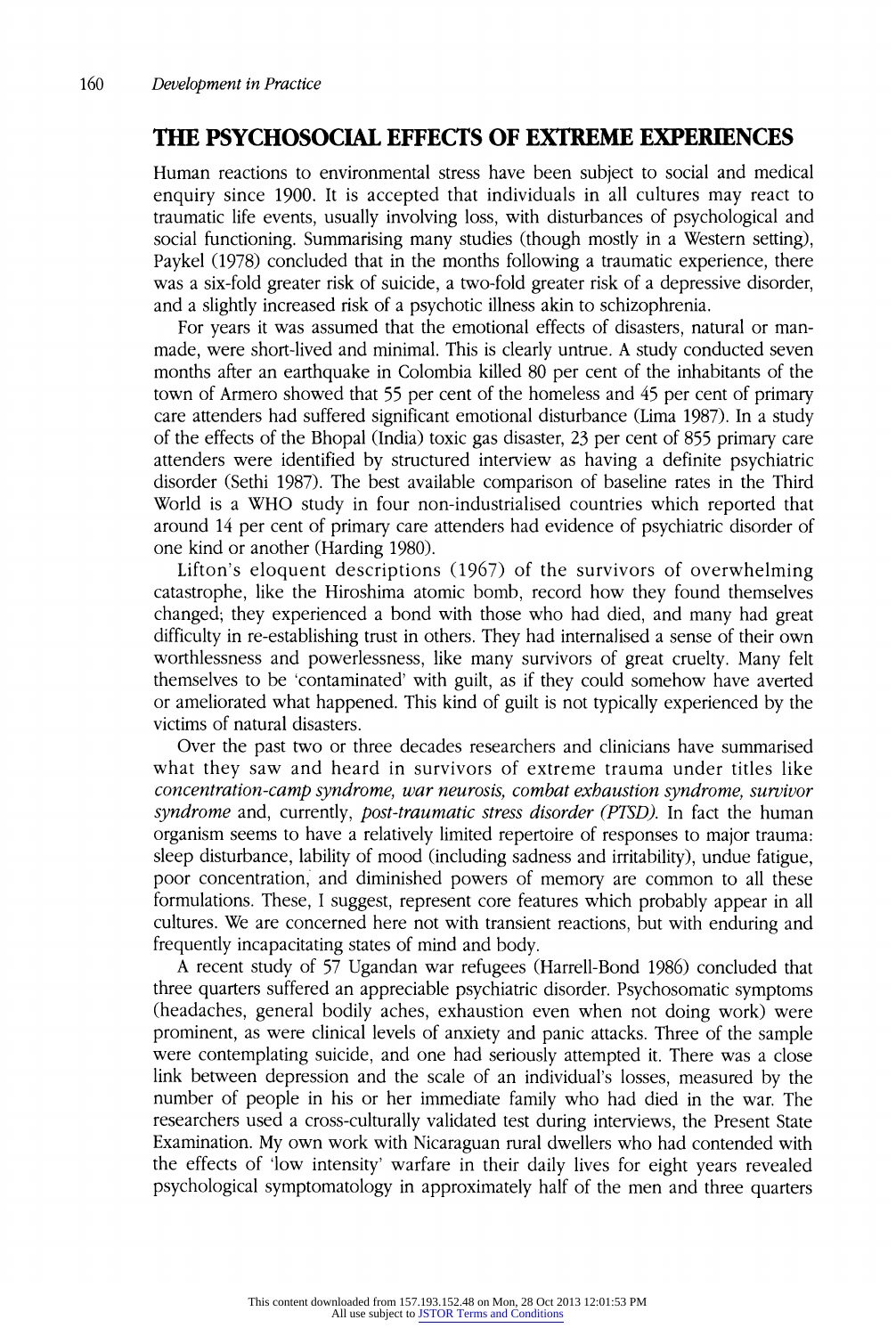**of the women (Summerfield 1991b). Symptoms were similar to those in the Ugandan study. In El Salvador, at the height of civil war in 1978-81, psychiatric consultations rose from the eighth to the third most common reason to seek medical attention (Garfield 1985).** 

**Anthropological interest in the stresses facing war refugees is part of a fifty-year debate on the relationship between mental health and migration, voluntary and forced. The literature has discussed the sources of stress in terms of loss and grief, social isolation, loss of status and (where relevant) acculturation stresses and accelerated modernisation. Losses include 'home' in the widest sense, which includes the surrounding landscape as the repository of origin myths, religious symbolism and historical accounts. With its focus on what has been lost, exile or displacement has been likened to a kind of bereavement process. These studies record considerable depression and anxiety, often persistent, psychosomatic ailments, marital and intergenerational conflict, alcohol abuse and antisocial behaviour, frequently directed at women. Single refugees, those from separated families, divorced or widowed women as household heads, and refugees in isolated situations, lacking company or community, have all been identified as being at higher risk. Some of these issues are particularly acute for those stranded in camps for months and years at a time. These refugees must continue to live with the awareness of a decisive change in their status, from active citizen to a marginal person, a war statistic. There is a pervasive feeling of ambiguity inherent in camp life. The future is uncertain and it is hard to make predictions. People feel incompetent and demoralised. Recent WHO-sponsored medical missions to Cambodian camps in Thailand further illustrate why such conditions are inimical to mental health (de Girolamo 1989).** 

**War victims endure multiple traumas: physical privation, injury, torture, incarceration, witnessing torture or massacres, and the death of close family members. For example, Khmer refugees each suffered 16 major trauma events on average, three of which constituted torture by UN criteria. There are also background factors, not least the infectious diseases which flourish in the conditions created by war. In Uganda the AIDS virus has behaved like a terrorising army in its own right, and war-related social breakdown is hastening its spread.** 

**Many studies have indicated that as the overall severity of a disaster or war increased, so did the proportion of the exposed population manifesting psychological disorders. Pre-existing personality factors are obviously capable of shaping the way individuals handle such events, but when there is pervasive mental traumatisation across whole communities, the distinctions between individual and collective traumas may blur. In one report there was no significant difference between ordinary Salvadorean refugees and others who had also been personally tortured, in terms of the severity of psychological symptomatology (Aron 1988). This also seemed true in my study of war-disabled ex-soldiers in Nicaragua (Summerfield 1991a). Similar observations have been made in, for example, the Armero earthquake disaster, mentioned above, and among the victims of politically inspired violence in Northern Ireland. But this area involves complex variables and many studies point the other way, like the Ugandan one cited above.** 

**It is a myth, partly propagated by the slant of media reportage, that in the aftermath of a catastrophe people will be paralysed and helpless or break into panic flight, or that community function is likely to be shattered. Studies of populations under bombardment or siege in Lebanon and elsewhere have demonstrated low**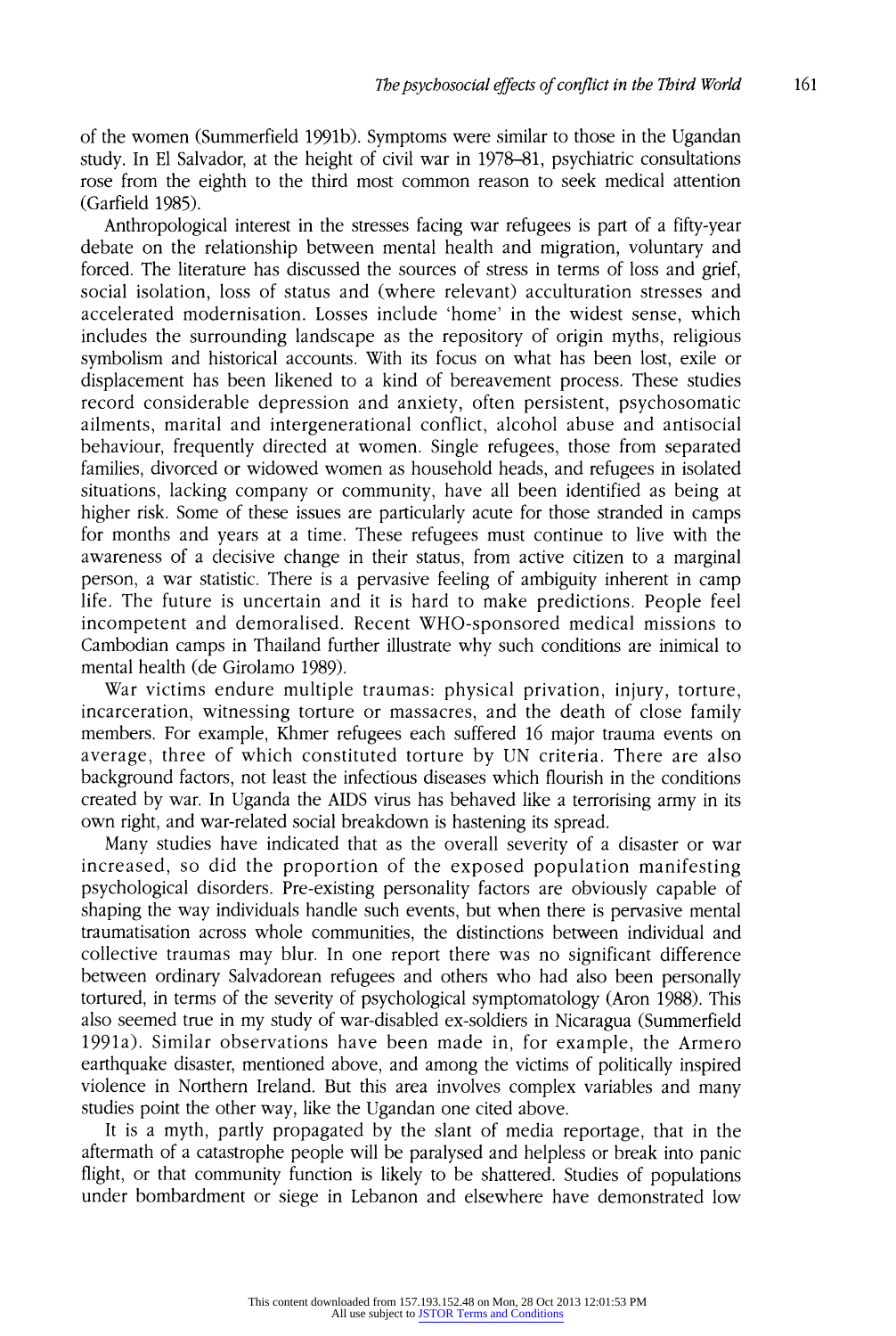**levels of psychological disturbance (Hourani 1986). This partly reflects the way in which emotional needs are overshadowed by the exigencies of immediate survival, at least till later. Human resilience is everywhere evident in the conflict zones of the Third World. Victims of wars are after all normal people, albeit exposed to abnormal forces. It is too easy to oversimplify the state of victimhood, characterising it solely by the psychological and social disturbances which can be documented in those affected. Victimhood is seldom 'pure'. Mazur (1986) notes that war refugees are not just hapless victims who have lost everything, but people who are conscious and active before, during, and after their flight. He questions whether they are helpless or merely labelled so. After all, refugees are survivors.** 

**There is also the question of the effects of sub-nutritional diet on psychosocial functioning, which is particularly relevant in Africa, where war and famine have combined lethally. Evidence accumulated from prisoners of war and refugees in the Second World War suggest that chronic malnutrition contributed to their psychological problems. Hunger can have pervasive effects upon mood, emotional drive, and social behaviour; famine has always been known as a time of violation of normal human ties. Undernourished children can be less responsive and less able to learn. We do not know how much this may add to the effects of institutionalised violence in a country like Guatemala, where up to 80 per cent of the children in some areas are reported to be undernourished.** 

## **POST-TRAUMATIC STRESS DISORDER (PISD)**

**PTSD is a formulation increasingly evoked to describe the psychological responses over time, frequently years, following exposure to extreme and unusual traumatic events, commonly wars or catastrophes. It arose out of work with the thousands of US veterans of the Vietnam war, whose unabating emotional difficulties blocked the route back to normal peacetime life. Since then PTSD has been described in the victims of terrorism in Northern Ireland, Chilean victims of torture, Cambodian refugees and others. PTSD encompasses the symptom patterns described above in concentration-camp survivors. Most studies have been conducted in Western countries, and rather more on men than women, and we know very little so far about the proportion of civilians of a particular population in the Third World who would react to conflict by developing PTSD. My pilot study in Nicaragua suggested that many of the major features of PTSD are not uncommon.** 

**The characteristic symptoms of PTSD are thus: recurrent, painful and intrusive recollections of the traumatic events, either in nightmares or in daytime 'flashbacks'. These may be intense enough to feel as if the traumatic event is being re-lived. A disturbed sleep pattern is typical. Another core feature is hypervigilance, often manifested as a tendency to startle easily, even in response to minor cues like small noises. Irritability, restlessness, explosive anger, and feelings of guilt, anxiety and depression may wax and wane. People may try to avoid stimuli that recall the frightening memories, they may feel detached from others, or complain of impaired memory or difficulty in concentrating or completing tasks. Sufferers do not generally experience all features together. PTSD does not of course represent a circumscribed disorder: there is some overlap with the features of chronic bereavement and in particular with depressive illness.** 

**It should be emphasised that PTSD as a descriptive syndrome is generally not meant to include the intense but relatively short-lived emotional distress which is a**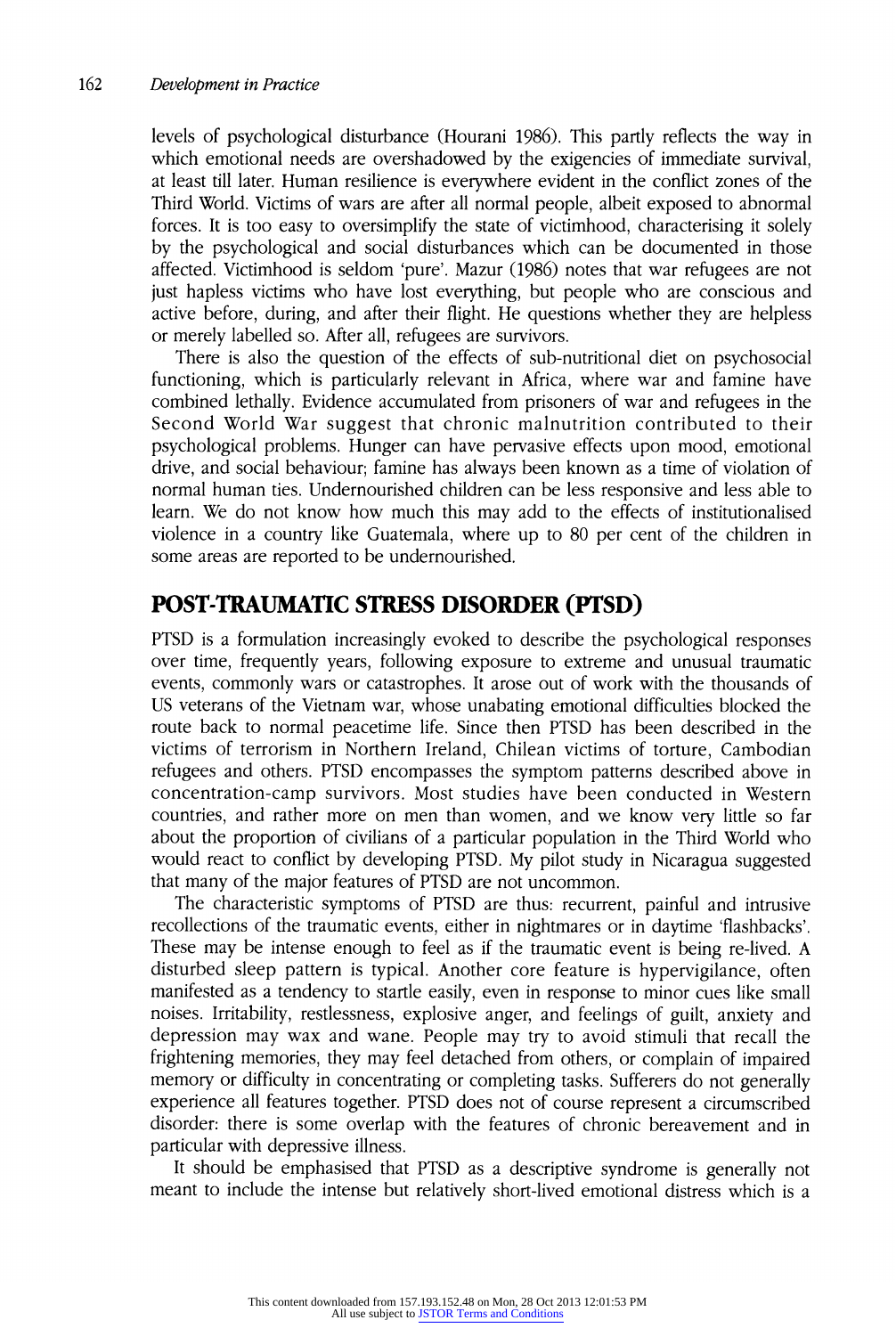**natural and immediate reaction to tragedy. Nevertheless, there remain open questions about what might constitute a 'normal' range of responses over time to experiences like being tortured or witnessing the shooting of one's child, and whether underlying psychological vulnerability or the severity of the trauma is the central issue (Green 1985). The onset of PTSD can be delayed for months, or even years: some World War II ex-prisoners still had symptoms 40 years later.** 

**I suggested earlier that disturbances of sleep, proneness to anxiety, lack of energy, and diminished powers of concentration, essentially disturbances of arousal and drive, represented universal elements. What of the subjectively experienced emotions accompanying these indicators of altered body physiology? The emotional distress felt by a victim, and how it is acted out in daily life, will be influenced by individual characteristics, but also by social and cultural factors which help to shape the 'meaning' of the provoking events. For instance, guilt and shame have been prominent themes for US Vietnam war veterans, who came home to find that their society had disavowed the war and was somehow blaming them for it all. Those who had witnessed the massacre of civilians, or participated in the torture of captured Viet Cong suspects, have been especially prone to PTSD. There has been a powerful association between PTSD and self-destructive behaviour: since 1975 the number who have died (by suicide, alcohol and drug abuse, or shoot-outs with police) exceeds the 50,000 who perished in the war itself. Men have had great difficulties in reassuming pre-war roles as husbands, fathers, and stable employees. In marked contrast, 50 per cent of South East Asian refugees in the USA display symptoms of PTSD (and even more are depressed), but there is no associated social dysfunction of such a violent kind (Mollica 1987).** 

**As its name implies, PTSD envisages the trauma or traumas as finite events, completed and receding into the past. But huge numbers of Third World people continue to be exposed to apparently unending war or oppression and must live on in the grip of sustained states of grief, fear and apprehension. While such situations prevail, it is hard to come to terms with loss. For instance, it is hard for a mother to properly mourn a murdered child while her other children continue daily to be at risk of the same fate. And while threat continues, hypervigilance, a core element of PTSD, is actually life-saving behaviour. I think we need an extended formulation of PTSD that encompasses the concept of continuous traumatisation.** 

**I have considered PTSD in some detail, because it is so frequently mentioned in current medical literature. But clearly this kind of 'medical' model cannot address the overall complexity of human response to extreme violence, how people in a particular situation interpret things, how and what they suffer, and how they adapt. These issues are further discussed below, in the section on culture and society.** 

## **SOMATISATION**

**Somatisation (or psychosomatisation) is defined, at least by Western clinicians, as the expression of emotional distress in the form of bodily symptoms. Characteristic psychosomatic symptoms include recurrent headaches, widespread bodily pains, unexplained malaise, dizziness, and palpitations. Such complaints are just as real and objective sources of hardship as those that might be caused by physical disease or injury.** 

**Somatisation is a worldwide phenomenon. However, it has been regarded as particularly prevalent in cultures in which expression of emotional distress in a**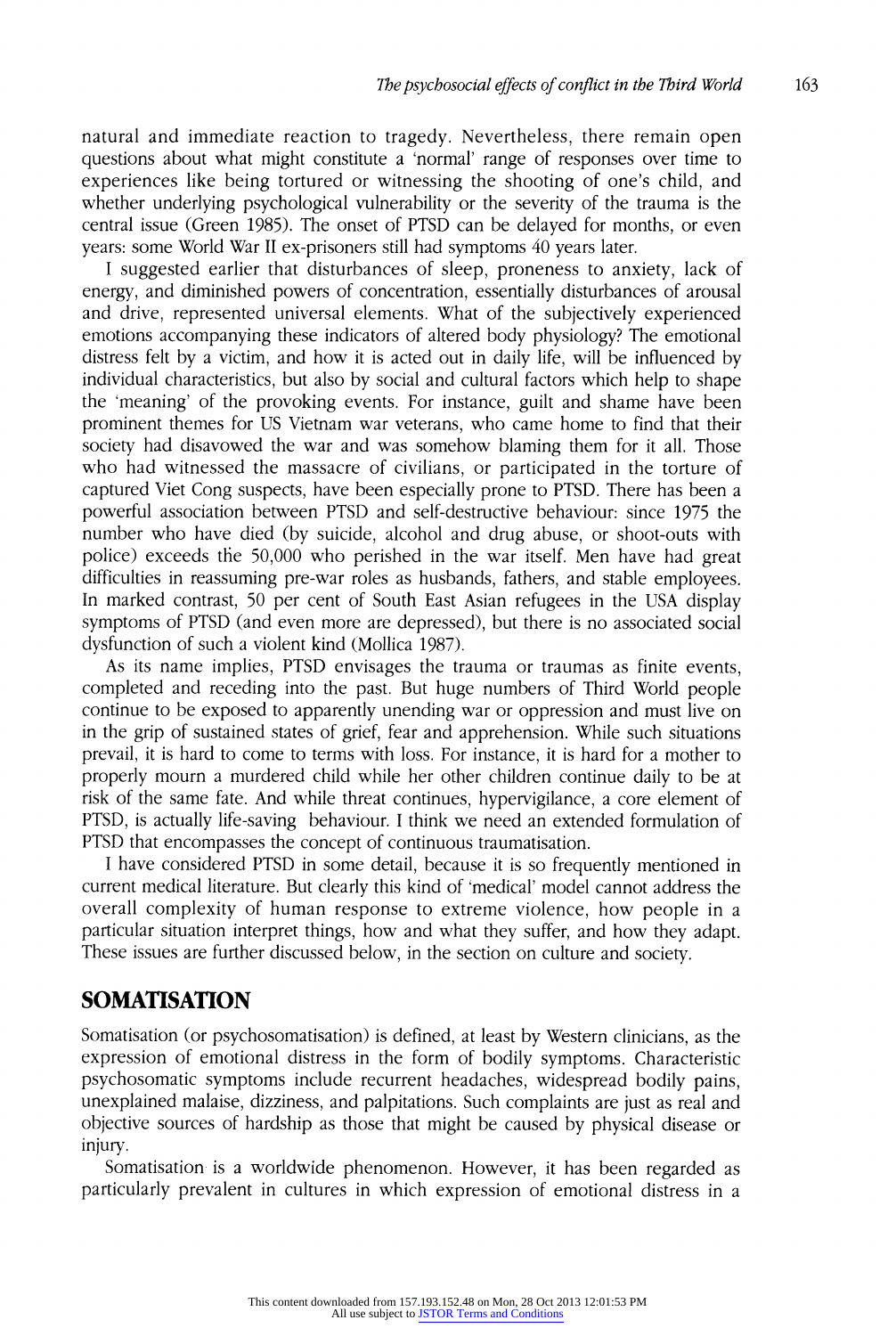**psychological idiom is traditionally inhibited; perhaps these are cultures which place a high value on interpersonal harmony and thus implicitly discourage direct expression of feeling. WHO studies in different Third World countries confirm that psychosomatic symptoms are very common. And published literature on the victims of war in Latin America, Africa and South East Asia all conclude that somatisation is central to the subjective experience and the communication of the distress wrought by violence and disruption.** 

**There has been controversy about the extent to which somatisation can be seen as 'equivalent' to depression and, further, whether it is a Western stereotype that denies the ability of people from non-Western cultures to express themselves in psychological terms. In fact, war victims with psychosomatic complaints often fulfil Western psychiatric criteria for depression and some have PTSD. The dominance of somatisation among Asian patients does not mean that these individuals do not experience depressive feelings or have no psychological insight into their illness; but, some authors suggest, they treat those feelings as secondary to their bodily complaints. Other researchers have found that Indo-Chinese refugees readily discussed their symptoms in psychological terms. In Nicaragua I found that rural peasants clearly understood and expressed the fact that it was the stresses of the war which had generated their somatic complaints, little of which they associated with the pre-war years. Somatisation will also shape the kind of help that is sought. In Nicaragua sufferers were seeking Western (i.e. US) medication, an ironic by-product of the war. In Thai camps for Cambodian refugees, traditional folk healers ('krou khmer') have been effective. This is an area where complex psychocultural realities, not least those of the researchers, are operative.** 

## **TORTURE**

**Torture has been described as a form of bondage by which the torturer ensures that his interventions will last over time. Victims face the protracted psychological problems of other survivors of extreme trauma, including PTSD, psychosomatic ailments, and disturbed body image. The mere act of survival may bring its own guilt, and they must contend with a pervasive sense of anguish and humiliation. Like the survivors of Nazi concentration camps, they must endure what for some is experienced as a catastrophic existential event and rebuild a new personal identity in a world that can never be the same. They may also have lost parts of their body, relatives, work, status and credibility. Spouses and children will have their own reactions. Reports from Chile (CODEPU 1989) convey what a struggle it can be to reconstitute family integrity and openness of communication.** 

**'Disappearances' represent a form of psychological torture for those left behind, and this is intended. Only a fraction of the estimated 60,000 people abducted in Latin America in the past decade have re-appeared subsequently, or had their exact fates established. It is hard to grieve properly for someone who may not be dead, and even after years many families are locked into what has been called 'frozen' mourning. Their emotional limbo is exacerbated when governments - even when**  restored to more democratic forms as in Uruguay, Chile and Argentina - refuse to **expose the whole truth about such acts, or to lift indemnity against prosecution of those responsible (who include doctors). Confronted by a state which holds on to its dark secrets and which seems still to insist that the missing are the guilty ones, it is hard for sufferers to overcome a collective sense of helplessness and insecurity.**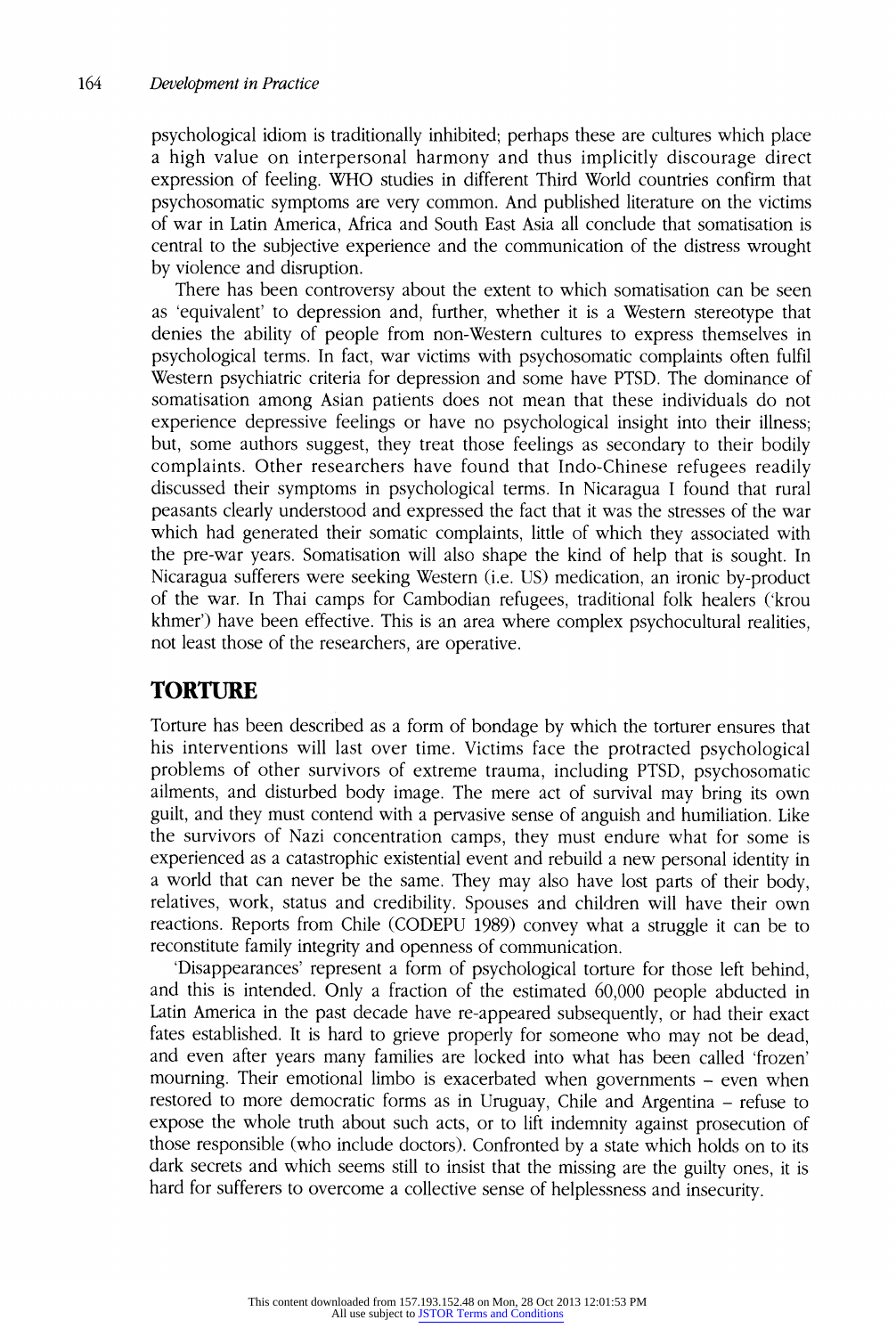#### **WOMEN IN WAR**

**In the past the division of labour, the allocation of economic obligations within the household unit, and the elaborate protection built into the marriage system gave African women more rights than Western feminists assume. But the economic changes accompanying the colonial era (and continuing since independence) profoundly eroded women's position in society. Most of the responsibility for food production has come to rest with them. Throughout the Third World there seem to be strong links between poverty and households without a male adult. In parts of Central America 50 per cent of households are headed by women. War, drawing in male combatants and disrupting social and economic patterns, brings harsh pressures to bear upon women's central role as provider of physical and emotional sustenance for children and the elderly. They are even more vulnerable when they must take their dependants and flee. Women and small children comprise more than 80 per cent of the population of many refugee camps and settlements. There is concern from various agencies, including WHO and Oxfam, about sexual violence against women in refugee camps, committed either by other refugees or by camp officials who are in a position to apply coercive pressures. In the Thai camps young Khmer women have been attempting suicide. Accepting that there may be gender differences in the expression of emotional distress, several studies show higher levels of anxiety and depression in women than men following both natural disasters and war in the Third World. Women who have been widowed, have lost a child, or have been raped seem more vulnerable to depression and PTSD.** 

**As a phenomenon, rape is linked to the dynamics of power and aggression, rather than to sexuality. It is endemic during war, and is arguably its least scrutinised and documented aspect. Though often seen as the random excesses of poorly controlled soldiers, it would be more accurately viewed as an instrument of subjugation and terrorisation deployed on a more or less systematic basis. In Latin America perhaps the majority of women detained on political grounds by repressive governments over the past two decades have suffered sexual violation or torture, of which 'ordinary' rape is just one form. This has been experienced as an attempt to reduce the woman activist to the status of 'whore', a traditional symbol of shame in a Catholic male-dominated society. In the task of reconstructing their emotional lives, tortured women may face more social and sexual difficulties and be more prone to suicidal tendencies than other women whose experiences of brutality did not include sexual abuse. They may feel constrained to stay silent because of well-founded fears of stigmatisation within their families or wider society. A recent study of 35 Ugandan women raped during the civil wars of the 1980s showed that years later most of them still had repeated nightmares about the event and felt angry, afraid and humiliated. Twenty five per cent now had no contact with men, and two-thirds had no enjoyment from a sexual relationship. Three quarters of them had gynaecological problems, and some were carrying the AIDS virus. Half of them had felt unable to tell their partners (Giller 1991).** 

## **CHILDREN IN WAR**

**'Low intensity' conflict in Angola and Mozambique during the 1980s has demonstrated the consequences for the most vulnerable: the small children. Between 325 and 375 out of every 1,000 children have been dying before the age of 5**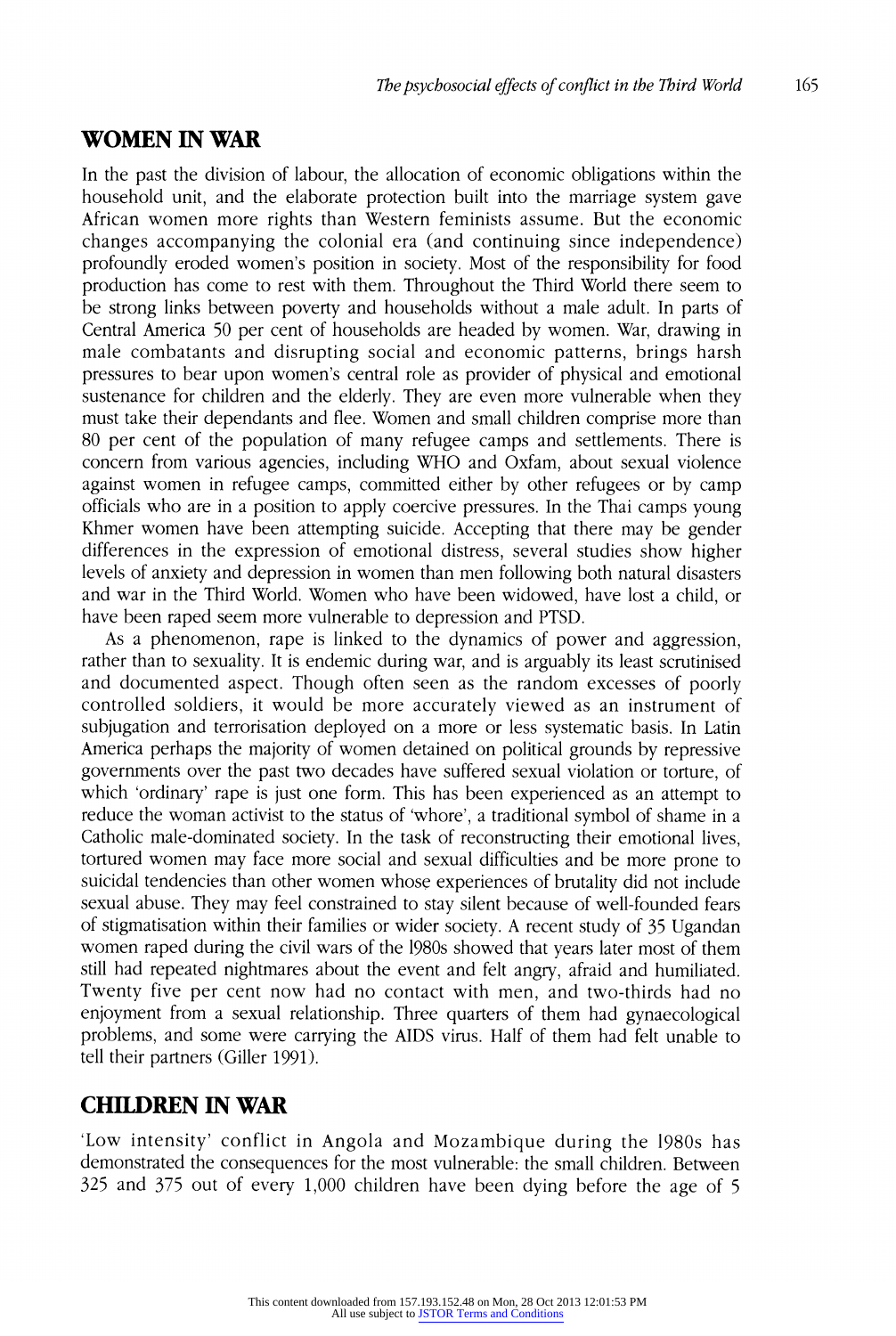**(compared to an estimated 185 before these wars), the highest rate in the world. UNICEF estimates that 500,000 extra child deaths have been directly attributable to war-induced destabilisation in these two countries during the decade. The psychosocial effects of unremitting violence and upheaval here and elsewhere can intrude brutishly into the normal process of development for an entire generation of children. The stress and insecurity which all children can exhibit when separated from their principal carers, notably parents, is grossly exacerbated by armed hostilities and associated population movements. In Angola, for instance, an estimated 300,000 children have been orphaned or separated from their parents. They may have witnessed the harassment, abduction, torture or murder of parents or siblings, massacres and the destruction of their homes and communities. Older children may themselves be deliberately killed to prevent them being used by opposition forces, tortured, or taken away for sexual or other forms of exploitation. There has been forced drafting of children into armed units in at least 20 countries on three continents. Worsening economic hardship may deepen their feelings of helplessness and insecurity. Children may also be abused, abandoned or neglected by parents or temporary care-givers, themselves under pressure. Uncertainty and tension in a strife-ridden environment intimidate indirectly, and thus the collective fears of parents and those of an entire society are added to the normal fears of children.** 

**War-traumatised children in any culture are fairly similar in their emotional and behavioural patterns, which sometimes alter only after a latent period. Pre-school children may show frequent or continuous crying, clinging dependent behaviour, bedwetting and loss of bowel control, thumb and finger sucking, frequent nightmares and night terrors, as well as unusual fear of actual or imagined objects. They may regress to an earlier developmental stage. Children of early school age can have these features too and be overtly unhappy, nervous, restless, irritable and fearful. There may be self-stimulation such as rocking or head banging. They may not want to eat, or they may have physical complaints - headache, dizziness, abdominal pains - with a psychosomatic basis. They too can regress to behaviour appropriate to a much younger child, in some cases to prolonged muteness or to bed-bound incontinence as if they were babies. They frequently have particular fears: being left alone in a room or sleeping alone, or of situations which carry some reminder of the traumatic events they have witnessed. The social behaviour of traumatised children can be markedly affected, some becoming extremely withdrawn and mistrustful, others loud and aggressive. They may have learning problems. Adolescents can behave similarly, though their responses may also be shaped by whether they have passed the age deemed in their particular culture to mark the onset of adulthood.** 

**War-related themes weave their way implacably into the mental lives of exposed children. A study of 3 - 9 year olds in Lebanon discovered that war was the major topic of conversation for 96 per cent of the children, of play for 86 per cent, and of drawing for 80 per cent (Abu-Nasr 1985). The drawings of Ugandan refugee children show their preoccupation with their experiences of violence, death and starvation: pictures of soldiers shooting their mothers, infants lying bleeding to death, decapitations, dogs eating human corpses, people crouching in the forests with ribs jutting and bellies swollen. A year later these children were still drawing like this, almost always from first-hand experience (Harrell-Bond 1986). There must be distorting influences bearing upon the socialisation of the young in societies where**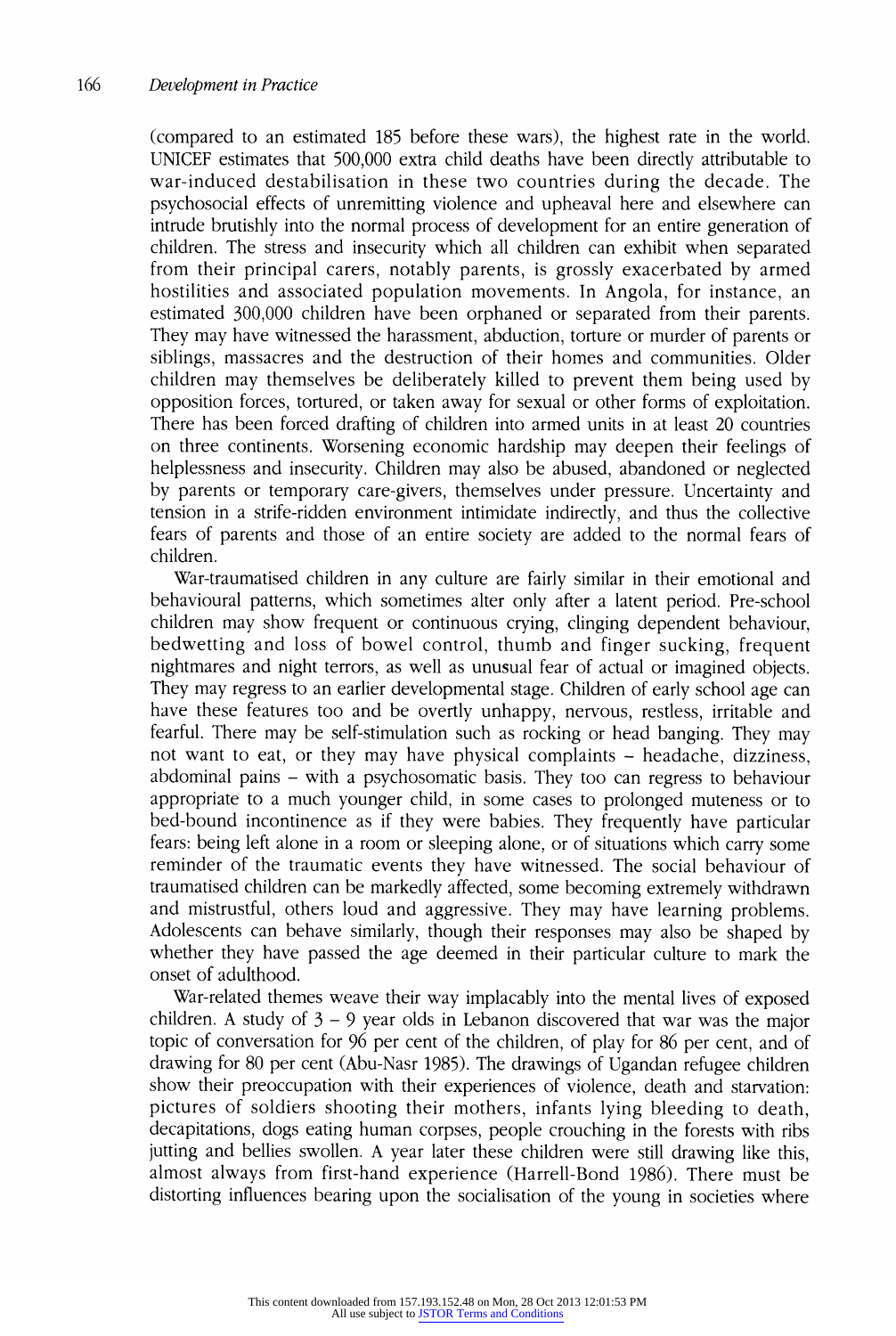**force appears to be the only means of conflict resolution, and where life seems to be little valued. They too may accommodate themselves to violence. Even very young Ugandan children, when asked about their aspirations for the future, talked of bloody revenge. On the other hand, a UNICEF-funded study of child stress in Uganda interviewed 74 who had been recently evacuated from the Lowero triangle, the 'killing fields' of Uganda. Only two identified with armed aggression, and the rest said that they wanted to help groups like the Red Cross who had helped them (UNICEF 1986). We cannot generalise.** 

**In urban South Africa, politicised black young people often reject the norms of their parents, dismissing their pious hopes for peace as undue capitulation to the apartheid state. Perhaps what is being said implicitly is that parents have failed to protect their children from the oppressive state, so that they must now fend for themselves through activism, including violence. Thus it is that dominant authoritarianism can undermine benign authority, like parenthood. Intergenerational tension of this kind has been described elsewhere. But it is also worth noting that young people picked up at random on police sweeps may be less able to absorb the effects of arbitrary detention and ill treatment than those whose political understanding and commitment affords them a 'meaning' for what has happened to them.** 

**A study of children living in the affected areas of Northern Ireland concluded that psychological disorders increasednoticeably during the 1968 riots and violence in Belfast (Fraser 1974). Children aged 11 - 12 in conflict-ridden parts of the Middle East show an increasing incidence of serious psychiatric disorder, including psychosis and depression leading to suicide attempts. A follow-up of Cambodian youngsters, severely traumatised at ages 8 - 12, found that 48 per cent still had PTSD a decade after the events (Kinzie 1989). War can have an all-pervading impact on child development, on the experience of human relations, moral norms and basic attitudes to life.** 

## **CULTURE AND SOCIETY**

**In the colonial era it was impressed upon indigenous peoples that there were different types of knowledge, and that theirs was second-rate. The emotional and social lives of subject peoples were defined in terms of European priorities, and the responsible pursuit of traditional values was usually regarded as evidence of backwardness. Subscribing to the prevailing cultural assumptions, and perhaps also to an implicit belief that mental ill health was part of the price that Judaeo-Christian peoples had to pay for 'civilisation', colonial psychiatrists thought that mental illness was rare in native populations. In the post-independence era, other psychiatric researchers have documented that depressive illness was common, for instance in Africa, and that anxiety in its various forms was as prevalent as in Western societies. But the relativity of knowledge is nowhere more central than in areas encompassing feelings, beliefs, and behaviour, and it has generally been non-psychiatric researchers who have emphasised the limitations of Western categories of mental disorder for organising our comprehension of what those in non-Western cultures experience.** 

**Even concepts like 'stress' and 'coping' are bound by culture and, indeed, by class. Culturally shaped health beliefs, including expectations of the kind of help or healing available, determine to a great extent how distress is experienced,**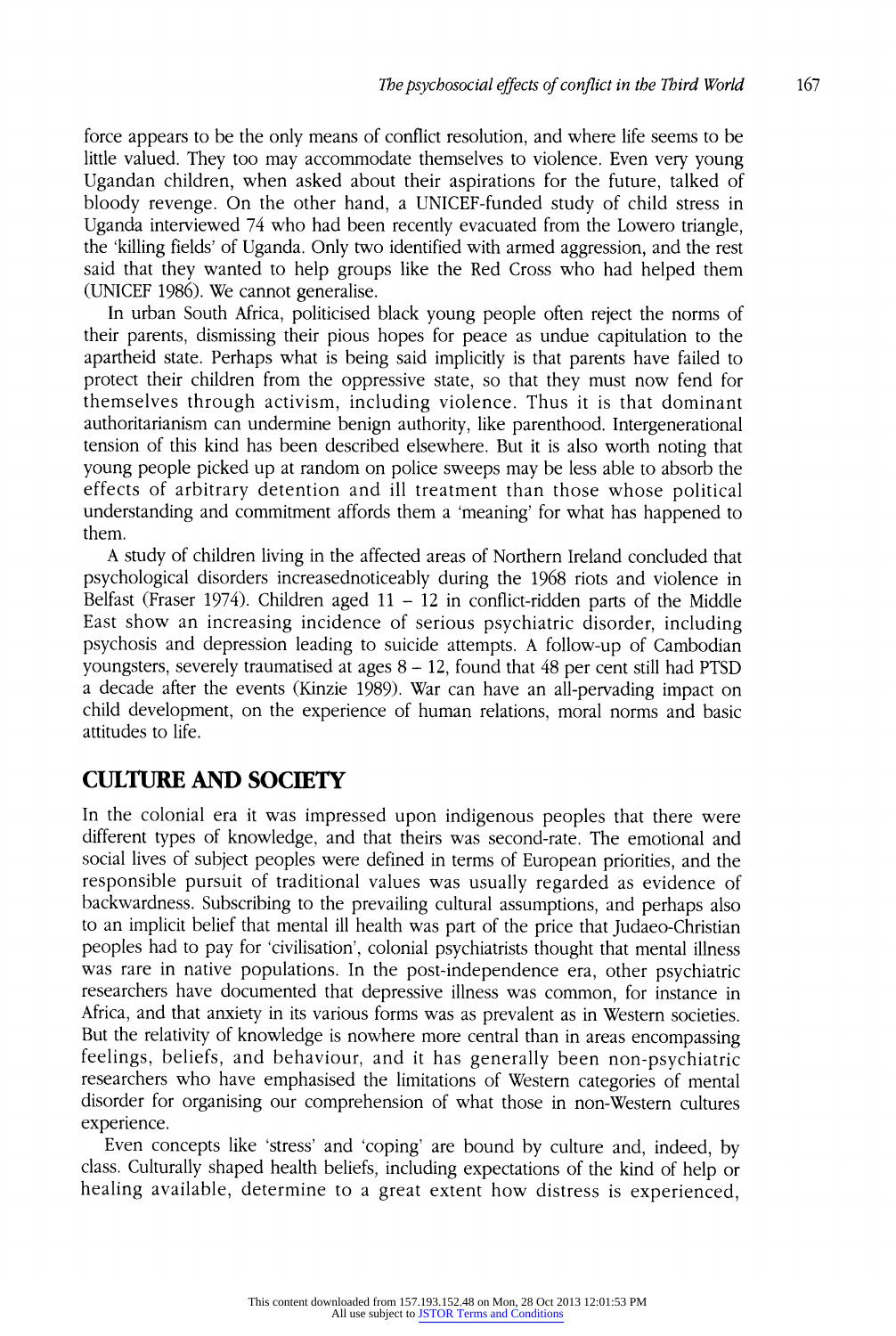**interpreted, and communicated. And though physical and psychological distress is experienced individually, it often arises from, and is resolved in, a social context. Shared supernatural beliefs frequently carry explanations and antidotes for mental ill health, though such attributions may of course provide a basis for the stigmatisation and neglect of the mentally disturbed. The social nature of illness, often obscured within individualistic Western societies, has been a major theme in the medical anthropology literature over the past 20 years. But despite the complexities of the subject, there do seem to be common denominators in human response to war and disaster, and there is the universality of bereavement as a life event, understood and dealt with by all cultures. There are similarities in the psychological symptoms and adjustment problems shown by Western survivors and by those from widely disparate non-Western cultures, as discussed earlier.** 

**Major events impinge not just upon individuals but at the level of the whole society. Even if war-free, most Third World societies are facing rapid change. The colonial era initiated processes tending to the rupture of cultural continuity, the link between past and present, and these have been continued in the name of modernisation since then. Rural life has been depleted by the drift to the urban centres as the result of crop failures and patterns of unjust land ownership. That traditional family and social structures are under stress as never before is evidenced, for example, by the rapid increase of alcohol-related health, social and economic problems in the Third World. Indeed one study reported that 18 - 40 per cent of high school students in Nigeria were consistently abusing alcohol (Oshodin 1980). The struggle between old and new forms at a time of economic stagnation must render societies vulnerable and volatile. Alienation in the face of Westernisation, which has not delivered what it seemed to promise, can arguably be linked to the rise of Islamic and Hindu fundamentalism in Asia, reactive revivals to reestablish coherence and 'meaning'.** 

**War or civil conflict can be devastating for cultural and social forms. In Uganda and Mozambique huge numbers of destitute and terrorised peoples are haunted by the memories of the relatives they left unburied, and the supernatural sanctions which will follow these lapses of mourning and burial rituals. The Sudan civil war has seen similar society-wide loss of ancestral places and social identity. In Juba none out of 36 refugee adolescents, all aged 16, could write a history of their clan. Many did not know the names of their grandparents or the village their clan came from. Not one could name any traditional social ceremonies. The traditional cycles of animal husbandry have not survived the generalised terror, and most cattle, the major currency for social and cultural interactions related to marriage, rituals, and settlement of disputes, have been lost. As elsewhere, women are left exposed. Young women from rural communities, where prostitution is unheard of, have been driven to engage in this in the overcrowded towns.** 

**Trauma can spawn new forms of expression, or non-expression, which have in common that they defend psychic well-being, to keep terror and horror out, even if such behaviour is not necessarily adaptive in the longer term. Some of the survivors of the Cambodian holocaust of 1975-9, witnesses to the near-total destruction of their cultural identity, have coped so far by adopting what has been described as a 'dummy' personality, a kind of psychological withdrawal or numbing which allows avoidance of the past. Some say they don't remember what happened. Rural people in north-east Brazil have come to experience and express the physical and emotional responses to hunger, extreme poverty, and oppression through the metaphor of**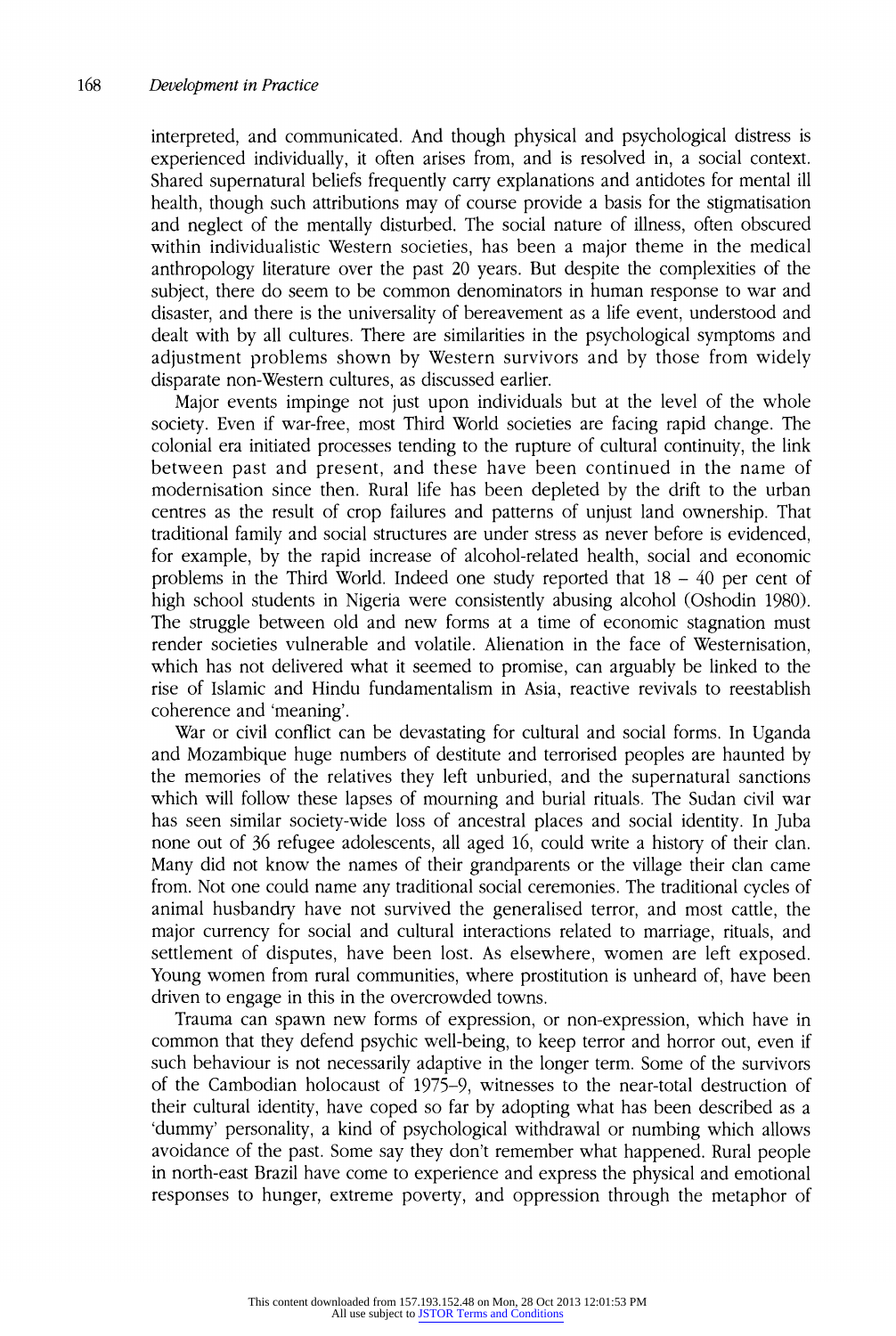**mental disorder ('nervousness'). This is a tragic rationalisation, but in a climate ridden with political violence, it may be safer to be 'ill' than to name directly the causes of their predicament. Chomsky writes that in El Salvador the collective traumatic memory of the massacre of thousands of peasants in 1932 was effective in suppressing dissent for over a generation. As late as 1978, whenever peasants began to talk about their demands, others brought up 1932 again. More recently in El Salvador there has been a striking resurgence of magic practice, from witchcraft to religious sects, among sorely oppressed communities who seem to need to replace lost 'meaning' in their lives. Messianic sects claiming a mythic invulnerability, most notably in Uganda, may be representing something similar.** 

**It does seem that internalised cultural values and traditional family and social role expectations are important in restructuring life after trauma. Adjustment problems in refugees can be ameliorated if they can join a community of others from the same background. This is also true if the culture of the host country is not too different from theirs, presumably because people in an alien cultural milieu are constantly bombarded by messages foreign to them. African refugees in exile are often anxious to revive their old customs as quickly as possible. In Guatemala, Indian leaders see the preservation of their linguistic and cultural forms (to the extent of keeping some of them 'secret') as paramount if they are to continue to resist state terror determined enough to have annihilated 440 of their villages in the early 1980s. Shared ideas about concepts like freedom and justice can obviously provide for coalescence within societies, as when the majority of the population support a 'just' war. I am in no doubt that many Nicaraguans were fortified against the psychological impact of the Contra war by what the revolution meant to them in terms of their history, and the new sense of a national self which it fostered. None the less, in Nicaragua and elsewhere, collective healing after conflict must be more tortuous when both sides have been drawn from the same society.** 

**When catastrophes are as profound as Cambodia's, it will take decades or longer for a society to absorb what has happened. Those who till now have had to keep their memories locked must be enabled to find words to express experiences that were almost literally unspeakable. Some of the old traditions and beliefs will not survive this trial. For individuals, as for a society, things can never be the same and a new world view is needed.** 

## **NOTES FOR MENTAL HEALTH PROMOTERS IN TRAUMATISED COMMUNITIES**

**Who are the most vulnerable? Members of the community are likely to have a good idea of those among them who are most preoccupied with their terrible experiences or who are generally a source of concern. Familiarity with the common presentations of traumatisation, for adults and for children, is needed. It is likely that people without family support, or women who have lost a child or spouse, are more at risk. It has also been shown that feelings of worthlessness, or the feeling that one is unable to play a useful part in life, or the self-perception of poor emotional or physical health status are all strong predictors of psychological disturbance in victims of major trauma. Social dysfunction like self-neglect or child abuse is also a definite indication. These guidelines may also identify the most vulnerable children, because their emotional status during war has been shown to be strongly linked to that of their principal care givers. Children can weather much more if they do not detect**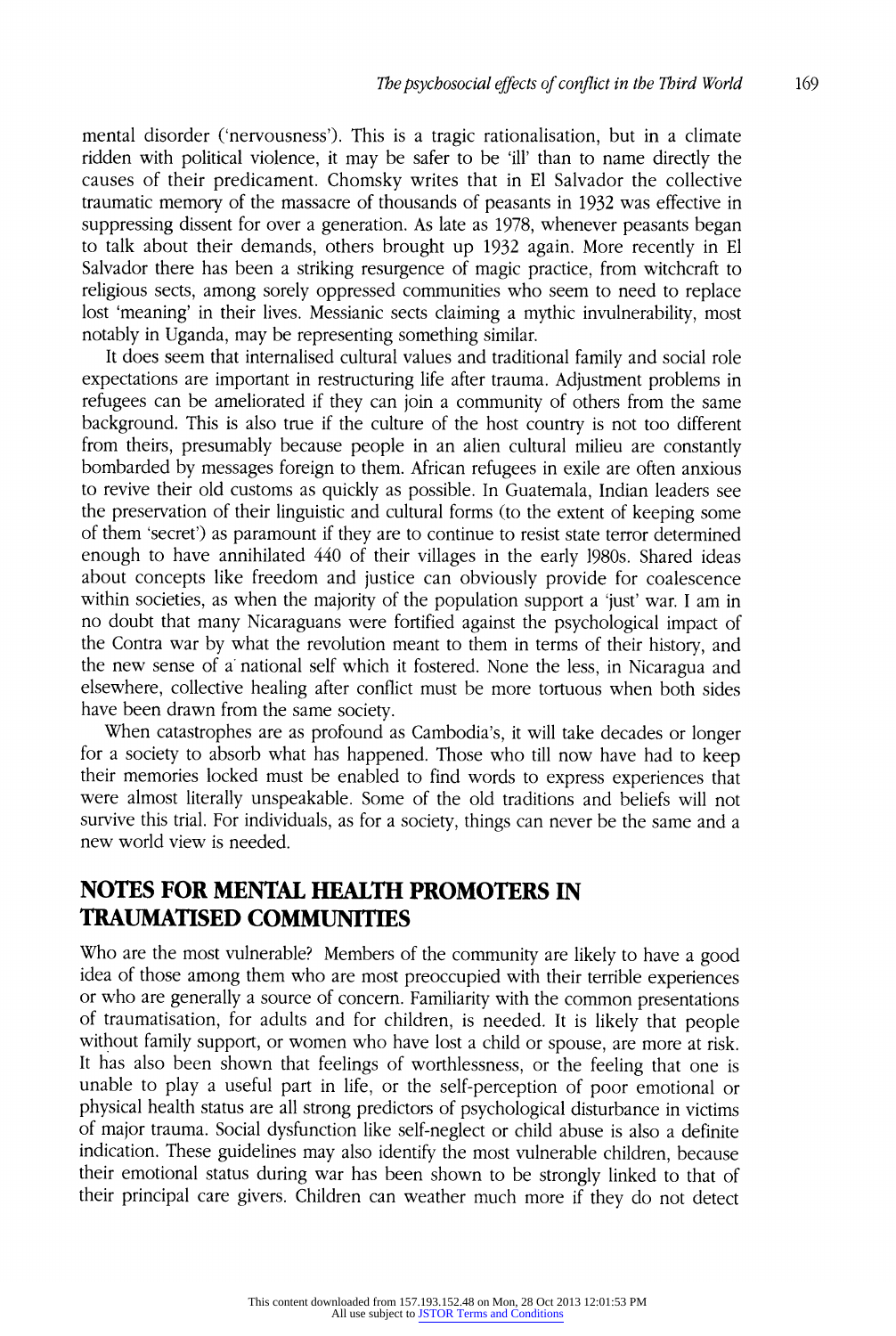**particular panic or depression in their mothers. Further identification of traumatised children may be facilitated by asking questions like: 'Do you know any child who has trouble sleeping at night or who has disturbing dreams/nightmares? Do you know a child who cries a lot or who always seems unhappy or depressed, compared to the others? Do you know a child who won't talk or seems apathetic? Do you know a child who won't play with other children or who fights a lot or plays too roughly? Do you know a child who seems to act strangely compared with other children?'** 

**What about emotional support and healing? In all cultures the healing process occurs through a system of symbols and rituals, verbal and non-verbal, which are grounded in the traditional belief systems of that culture and performed by individuals or groups whose role as healers is sanctioned by that society. Certain qualities of healers and the healing process have been universally identified as central to their efficacy, including communicating the expectation that symptoms can be relieved, conveying a knowledgeable manner, drawing together key persons valued by those in distress, and generating hope for an improved existence. A primary health care worker or mental health promoter who seeks to intervene in traumatised communities needs first to be acceptable to everyone and alert to cultural issues where they arise. A warm, sympathetic and non-judgemental manner is essential, and he or she also needs to be clear that listening means bearing witness, and that this is not a useless activity. It may be very hard for people to communicate their experiences and the worker, whether in a one-to-one interaction or in a group, can help create an enabling atmosphere in which people can share**  not just the hard facts of their stories, but also their feelings. It is important to allow **intense emotion to be expressed without a sense of shame. Signs of helplessness and low self-esteem may emerge, as well as the anger and guilt which are inherent in grieving processes. People may need realistic assurances that their feelings are normal responses to extraordinary events beyond their control and do not reflect personal weakness. Thus through discussion people can come to a better understanding of their feelings or symptoms, including the link between war-related stress and their bodily ailments. Groups, whether focused on discussion or a practical task, also allow individuals to overcome the sense of isolation which so often accompanies serious emotional distress, and can draw strength from the opportunity to give something of value to others. The worker can help people talk through some of their problems, but should not offer instant solutions. Attention can be drawn to the ways in which people are once again bringing their lives within their control.** 

## **CONCLUDING COMMENTS**

**Most conflict in the Third World currently involves terrorisation and deliberate attempts to produce psychosocial injury. Keeping this core psychological dimension in mind affords us better chances for accurate empathy with those affected, for tracing their responses over time, and of course for assisting in the processes of recovery and regeneration.** 

**These psychosocial consequences are part of the record of what actually happened in any particular conflict, no less real or substantial than the statistics about the numbers of dead, homeless, and hungry. Psychological traumatisation is an actual experience, and victims everywhere need recognition of this. At the same**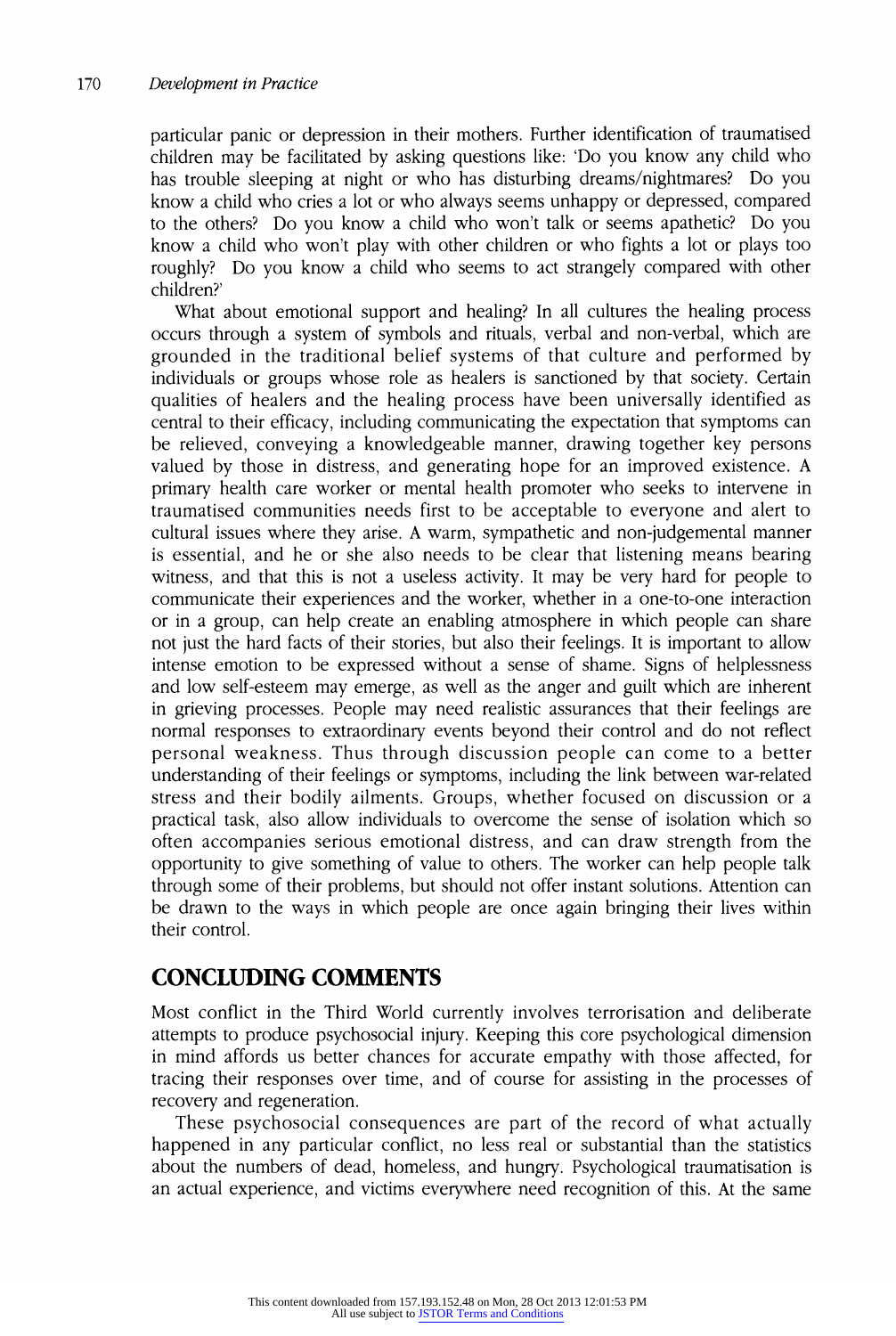time, I think we should focus on traumatisation not primarily as an injury which a **particular individual may or may not have sustained, but instead as a process or processes impinging on social and cultural organisation at various levels: family, community, and society. Assisting a more complete counting of the human costs would be consistent with the objectives of non-governmental organisations (NGOs) in relation to the enhancement of human rights and social justice. Further, the collective testimony of people who have been traditionally voiceless is also a writing of the history of the times. Wars create effects which can far outlast them, and follow-up over years is surely a priority. How will the lives of a generation of Mozambican orphans who witnessed the murder of their parents shape up over the next decade? Monitoring the effects over a long period should be a priority for NGOs and, indeed, of governments themselves.** 

**The business of documenting is also a practical intervention. Just as the gradual recounting of the trauma story may be essential to the individual psychotherapy of a torture victim, so too assisting the process by which the traditionally voiceless come to be heard is of itself empowering. Naturally there must be no unmodified importation of Western psychological 'expertise'. Communities must be understood in terms of their own dominant conceptions of mental health and ill health. Given the variety of forms of co-operative efforts in the Third World, definitions of self-help will vary. Indeed we are often dealing with dynamic situations with traumatised communities actively evolving new forms of self-help and assertion. Community participation can be encouraged, but not prescribed. Local peoples must basically choose their own priorities and be empowered to act on them. The recovery of a sense of autonomy is obviously good for mental health. Thus projects aimed at psychosocial healing would invoke many of the non-material objectives of social development and education as NGOs define them. With raised awareness, previously unanticipated psychosocial benefits may be spotted in apparently unlikely looking projects whose official goals were quite different.** 

**Human rights bodies, churches, or any other organisation able to monitor and document the on-going personal and social impact of conflict need support and encouragement in this function specifically, as well as for the direct assistance they offer victims. And we need to be alive to the ways in which trauma-related mental health work of the kind outlined earlier might be made available to a community, tailored to their particular situation. Mental health training for primary health care workers, the training of refugees as mental health promoters, the preparation of audio-visual material which could be delivered in the schoolroom, clinic, church or other facility, are all approaches to enable individual and collective handling of the core themes: fear, unresolved grief, the problem of disappeared loved ones, stressrelated physical ailments, alcohol abuse, abandonment by spouses, sexual abuse, cultural threat, etc.** 

**One universal theme in human responses to extreme events is the crucial role of social networks in aiding recovery. Harrell-Bond (1986) comments that aid has often not been applied to maintaining social institutions. War victims are expected to cope by being appropriately 'social', but may not have the resources to re-establish the real bases of social life. It seems fundamental that anything that can help to reconstitute family and kinship ties, and social and cultural institutions, must be good. There might be opportunities to extend the current range of social development projects to serve these ends. For many peoples there is considerable reparative power in ritual, traditionally central to the struggle to retain the sense that**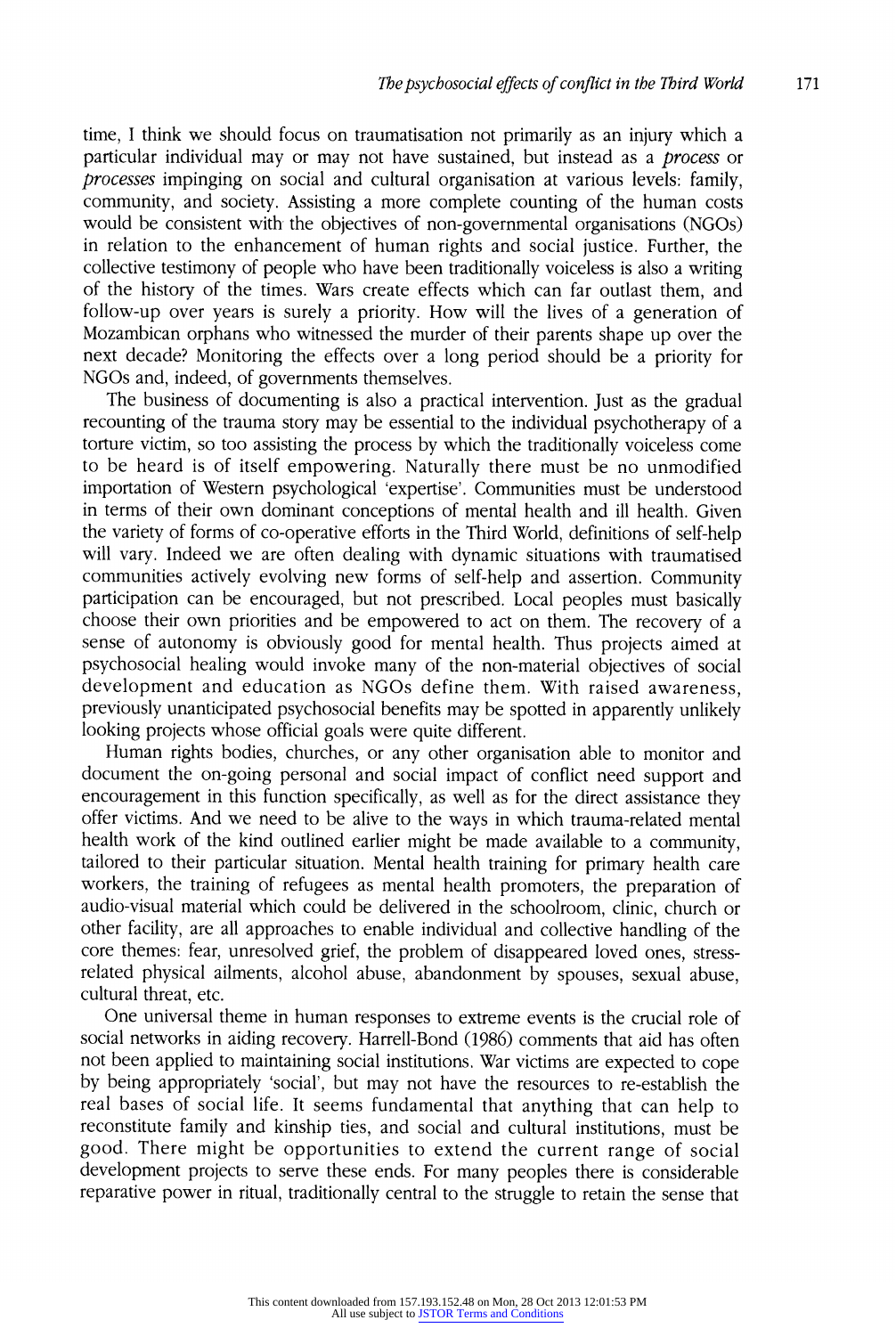**there is order in the universe. Traditional healers can play a role here. There will be circumstances when early intervention, perhaps on a one-off basis, is needed: the provision of material for burial shrouds obviously qualifies here. There may be healing resources in other socio-cultural forms like music, drama or dance.** 

**Particular groups should be considered for targeting: orphans, the elderly, the physically disabled, those mutilated by torture. Women should be a particular focus because of their heightened vulnerability during war and their central role as providers and nurturers, not least as emotional shields for their children. Projects that target women offer a way in to the mental health of the whole community.** 

**The question of monitoring projects will not always be easy, not least because in the mental health field outcomes may be hard to quantify. Moreover, in dynamic and often unstable situations objectives may shift in mid-project. Means of evaluating progress must be culturally appropriate.** 

**If NGO field staff are to attend more closely to this emotive and pain-ridden realm, they may have to cope with higher levels of stress. They may also have to confront more professional dilemmas and even risks, particularly in countries whose governments directly or indirectly propagate violence, and where community health and social welfare projects are regarded as subversive.** 

#### **REFERENCES**

**Abu-Nasr, J., 1985, unpublished paper, Beirut: Institute for Women's Studies in the Arab World, Beirut University College.** 

**Aron, A., 1988, 'Refugees without sanctuary: Salvadoreans in the United States' in Flight, Exile and Return: Mental Health and the Refugee, New York: Committee for Health Rights in Central America.** 

**CODEPU, 1989, 'The effects of torture and political repression in a sample of Chilean families', Social Science and Medicine, 28(7): 735-40.** 

**Fraser, M., 1974, Children in Conflict, London: Penguin.** 

Garfield, R. and P. Rodriguez, 1985, 'Health and health services in Central America', Journal **of the American Medical Association, 254: 936-42.** 

**Giller et al., 1991, 'Uganda: war, women and rape', Lancet 1:604.** 

**de Girolamo, G. et al., 1989, 'Report Of A Visit To Border Encampments On The Kampuchea-Thailand Border', WHO MNH/PSF/90.1, Geneva: World Health Organisation.** 

**Green, B. et al., 1985, 'Post-traumatic stress disorder: towards DSM IV', Journal of Nervous andMentalDisease, 173:406-11.** 

**Harding, T. et al., 1980, 'Mental disorders in primary health care: a study of their frequency in four developing countries', Psychological Medicine, 10:231-41.** 

**Harrell-Bond, B., 1986, Imposing Aid: Emergency Assistance to Refugees, Oxford: Oxford University Press.** 

**Hourani, L. et al., 1986, 'A population-based survey of loss and psychological distress during war', Social Science and Medicine, 23(3):269-75.** 

**Kinzie, J. et al., 1989, 'A three-year follow-up of Cambodian young people traumatised as children', Journal of American Academy of Child and Adolescent Psychiatry, 28(4): 501-4.** 

**Lifton, R., 1967, Death In Life: Survivors Of Hiroshima, New York: Random House.** 

**Lima, B. et al., 1987, 'Screening for the psychological consequences of a major disaster in a developing country: Armero, Colombia', Acta Psychiatra Scandinavia, 76:561-7.** 

**Mazur, R., 1986, 'Linking popular initiative and aid agencies: the case of refugees', Refugee Issues, 3(2):1-16.** 

**Mollica, R. et al., 1987, 'The psychosocial impact of war trauma and torture on Southeast Asian refugees', American Journal of Psychiatry, 144: 1567-72.**